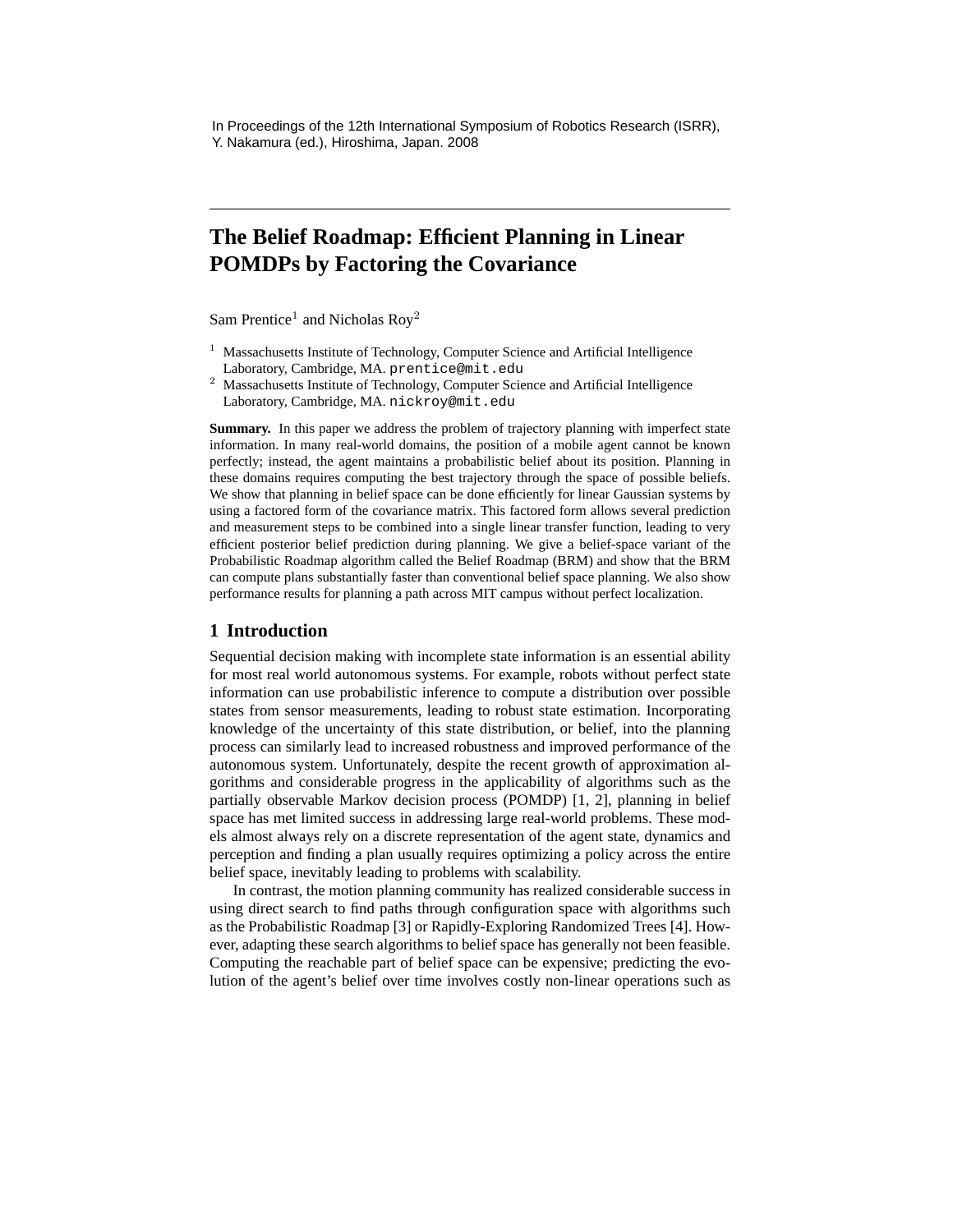#### 2 Sam Prentice and Nicholas Roy

matrix inversions. Secondly, the reachable belief space depends on the initial conditions of the robot and must be re-computed when the robot's state estimate changes. Therefore, any work done in predicting the effect of a sequence of actions through belief space must be completely reproduced for a query from a new start position.

In this paper, we present a formulation for planning in belief space which allows us to compute the reachable belief space and find minimum expected cost paths efficiently. Our formulation is inspired by the Probabilistic Roadmap, and we show how a graph representation of the reachable belief space can be constructed for an initial query and then re-used for future queries. We develop this formulation using the Kalman filter, a common form of linear Gaussian state estimation. We first provide results from linear filtering theory and optimal control [5] showing that the covariance of the Kalman filter can be factored, leading to a linear update step in the belief representation. As a result, the mean and covariance resulting from a *sequence* of actions and observations can be combined into a single prediction step for planning. The factored form allows an initial graph of the reachable belief space to be computed while avoiding expensive non-linear computations, and the graph can be efficiently updated for additional queries based on new initial conditions. Optimal paths can therefore be found in time linear with the size of the graph, leading to greatly accelerated planning times compared to existing techniques. We give experimental results demonstrating this algorithm for motion planning of a mobile robot.

## **2 Trajectory Planning and Search**

Given a map, model of robot kinematics, and the start and goal positions, the goal of trajectory planning is to find the minimum-cost collision-free path from start to goal. We will restrict the discussion in this paper to kinematic motion planning; we plan to extend this work to kinodynamic planning in future work. C denotes the configuration space [9], the space of all robot poses,  $C_{free}$  is the set of all collisionfree poses (based on the map of obstacle positions) and  $\mathcal{C}_{obst}$  is the set of poses resulting in collision with obstacles, so that  $C \equiv C_{free} \cup C_{obst}$ . When the state is fully observable, the Probabilistic Roadmap (PRM) algorithm [3] can be used to find a path through  $C_{free}$  by generating a discrete graph approximation of  $C_{free}$ . The PRM computes vertices in the graph by sampling poses from  $C$  and rejecting those samples that lie in  $C_{obst}$  (i.e., that collide with obstacles). Edges in the graph are placed between mutually-visible vertices, i.e., where a straight-line path between the vertices also lies entirely in  $C_{free}$ . The PRM then finds a feasible path by searching through the graph from the start vertex to the goal vertex. The power of the PRM resides in the fact that even if  $C_{free}$  cannot be tractably computed, it is relatively efficient to determine if an arbitrary vertex or edge lies in  $C_{free}$ .

#### **3 Belief Estimation in Linear Gaussian Systems**

If, however, the agent does not have access to perfect state information, it cannot plan robustly in the configuration space and must instead plan in the space of beliefs, or possible distributions over its state. Let us denote the (unknown) state of the vehicle at time t as  $s_t$ . If the vehicle takes an action according to some control  $u_t$ , then at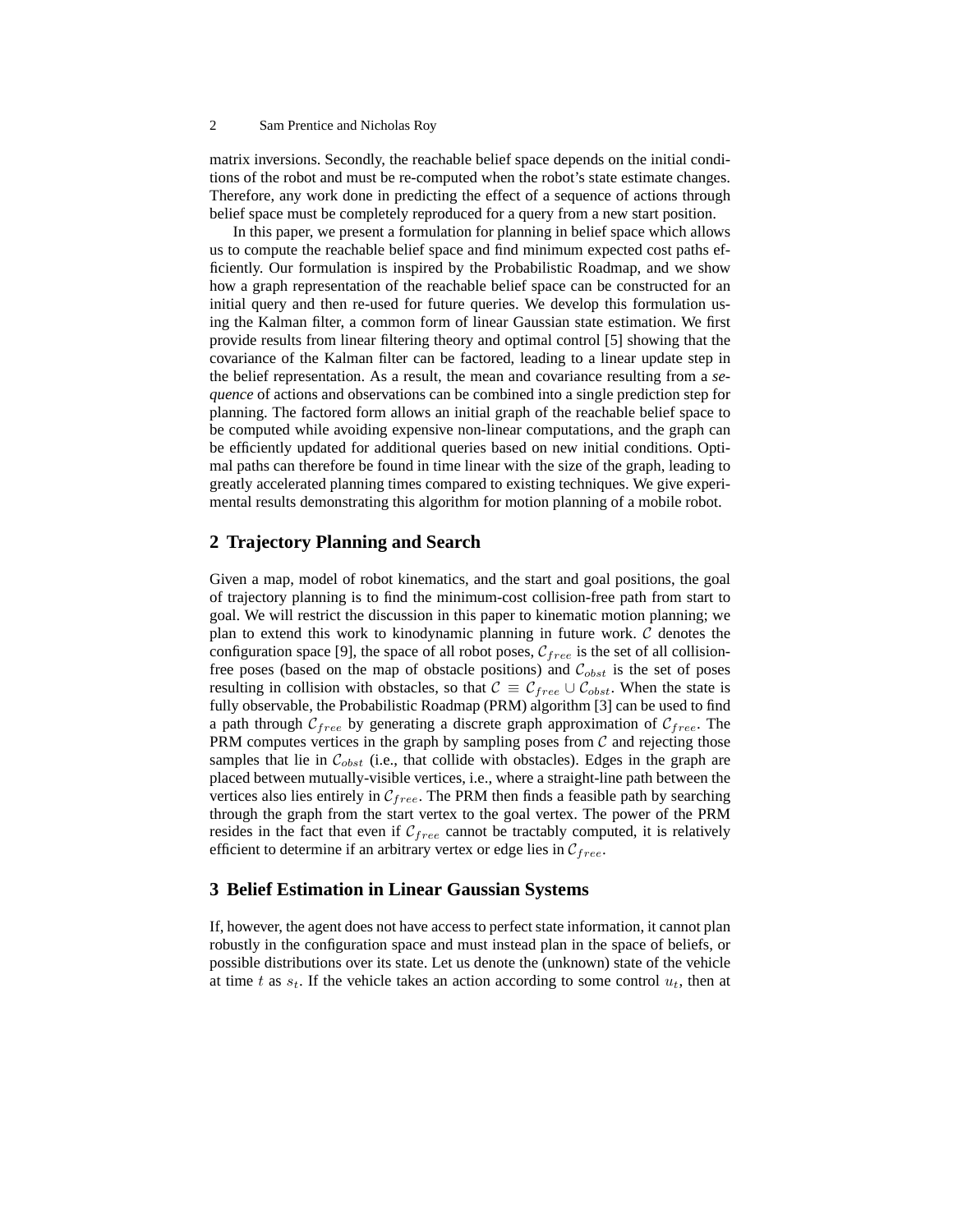time  $t + 1$  the vehicle has moved to some new state  $s_{t+1}$  that is drawn stochastically according to some transition probability distribution  $p(s_{t+1}|s_t, u_t)$ . After each motion, the vehicle receives an observation  $z_t$  that is drawn stochastically according to some observation probability distribution  $p(z_t|s_t)$ . With knowledge of the transition and observation distributions, the vehicle can estimate the probability of its current state  $b_t = p(s_t|u_{1:t}, z_{1:t})$  after a sequence of controls and observations.

A common assumption is that the posterior state  $s_t$  after some control input  $u_t$  depends only on the prior state  $s_{t-1}$  such that  $p(s_t|s_{t-1}, u_{1:t}, z_{1:t-1})$  =  $p(s_t|s_{t-1}, u_t)$ . Similarly, the likelihood of an observation depends only on the current state,  $p(z_t|s_t, u_{1:t}, z_{1:t-1}) = p(z_t|s_t)$ . These assumptions allow the posterior belief to be expressed as

$$
b_t = p(s_t|u_{1:t}, z_{1:t}) = \frac{1}{Z}p(z_t|s_t)\int_S p(s_t|u_t, s_{t-1})p(s_{t-1})ds_{t-1},
$$
 (1)

where  $Z$  is a normalization factor. Equation (1) is the standard Bayes' filter equation, and provides an efficient, recursive form of updating the state distribution.

Implementing the Bayes' filter requires committing to a specific representation of the state distribution  $p(s_t)$ , with consequences on how the transition  $p(s_t|s_{t-1}, u_t)$ and observation  $p(z_t|s_t)$  functions are represented. One of the most common representations is the Kalman filter [6], in which the state distribution is assumed to be Gaussian and the transition and observation functions are linear with Gaussian noise. If the true system transition and observation functions are non-linear, the extended Kalman filter (EKF) [7] linearizes the transition and observation functions at each step. A full derivation of the EKF is outside the scope of this paper, but briefly, the assumption is that

$$
s_t = g(s_{t-1}, u_t, w_t), \qquad w_t \sim \mathcal{N}(0, W_t), \tag{2}
$$

and 
$$
z_t = h(s_t, q_t),
$$
  $q_t \sim \mathcal{N}(0, Q_t),$  (3)

where  $w_t$  and  $q_t$  are random, unobservable noise variables. In the presence of this unobserved noise, the EKF estimates the state at time  $t$  from the estimate at time  $t-1$  in two separate steps: a process step based only on the control input  $u_t$  leading to an estimate  $p(\overline{s}_t) = \mathcal{N}(\overline{\mu}_t, \Sigma_t)$ , and a measurement step to complete the estimate of  $p(s_t)$ . The process step follows as

$$
\overline{\mu}_t = g(\mu_{t-1}, u_t) \tag{4}
$$

$$
\overline{\Sigma}_t = G_t \Sigma_{t-1} G_t^T + V_t W_t V_t^T, \tag{5}
$$

where  $G_t$  is the Jacobian of g with respect to s and  $V_t$  is the Jacobian of g with respect to w. For convenience, we denote  $R_t \triangleq V_t W_t V_t^T$ . Similarly, the measurement step updates the belief as follows:

$$
\mu_t = \overline{\mu_t} + K_t (H_t \overline{\mu}_t - z_t) \tag{6}
$$

$$
\Sigma_t = (I - K_t H_t) \overline{\Sigma}_t,\tag{7}
$$

where  $H_t$  is the Jacobian of h with respect to s and  $K_t$  is known as the Kalman gain,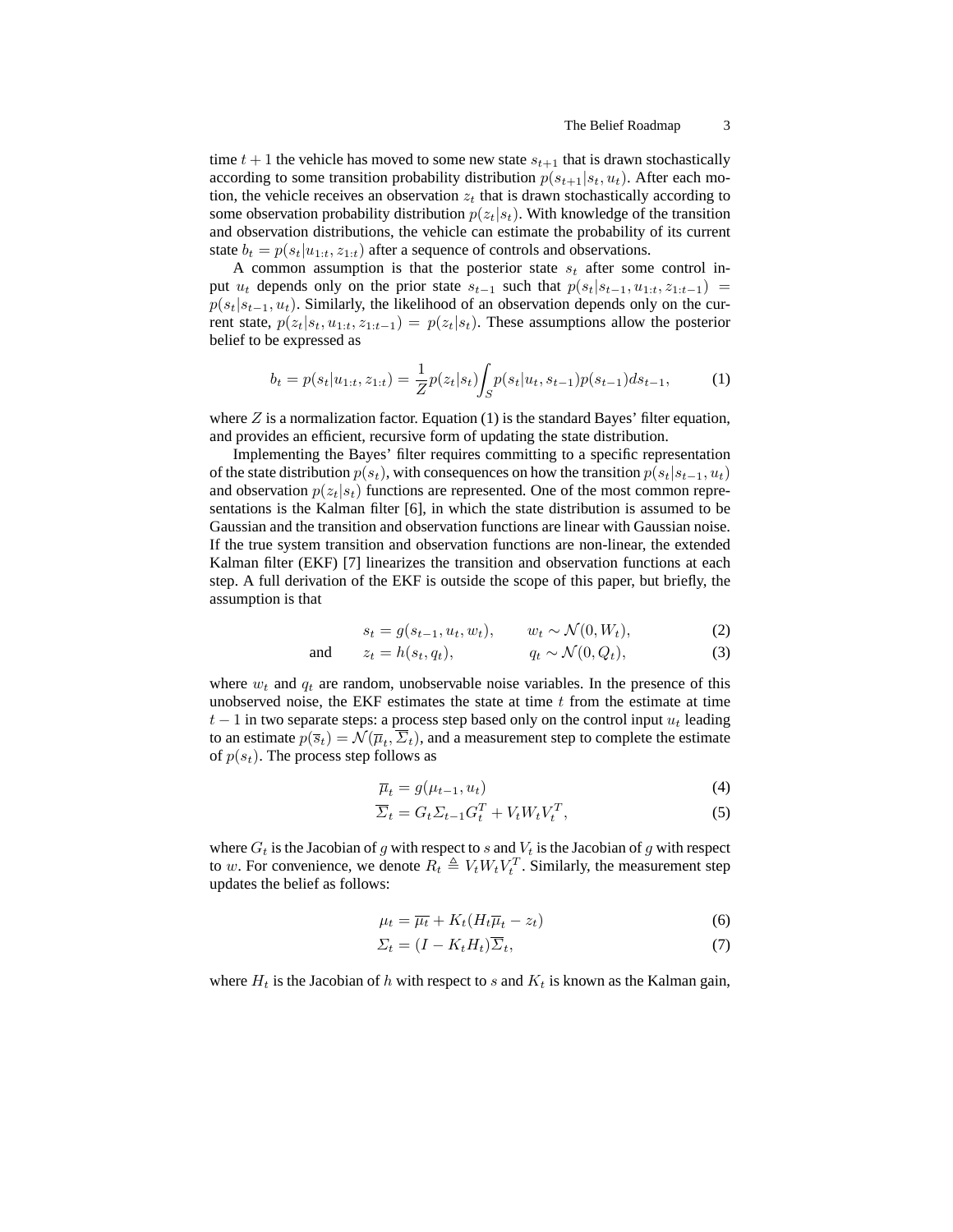4 Sam Prentice and Nicholas Roy

$$
K_t = \overline{\Sigma}_t H_t^T \left( H_t \overline{\Sigma}_t H_t^T + Q_t \right)^{-1}.
$$
 (8)

If the measurement function is conditionally independent of a large number of state variables, the information form of the EKF may be more computationally efficient. The distribution  $p(s_t|u_{1:t}, z_{1:t})$  can be represented by the information vector and the information matrix  $\Omega_t = \Sigma_t^{-1}$  [8]. The information matrix updates can be written as

$$
\overline{\Omega}_t = \overline{\Sigma}_t^{-1} = (G_t \Sigma_{t-1} G_t^T + R_t)^{-1}
$$
\n(9)

$$
\Omega_t = \overline{\Omega}_t + H_t^T Q_t^{-1} H_t. \tag{10}
$$

For convenience, we denote  $M_t \triangleq H_t^T Q_t^{-1} H_t$  such that  $\Omega_t = \overline{\Omega}_t + M_t$ .

## **4 Belief Space Planning**

The goal in extending motion planning to belief spaces is to enable the planner to make decisions not just based on the mean of the distribution, as in the conventional PRM planner, but also by incorporating additional statistics of the distribution. If the planner has access to both the mean and the covariance of the EKF, different plans can be computed depending on whether the position estimate is very certain (the norm of the covariance is small), or if the position estimate is uncertain (the norm of the covariance is large). The robot can then detour from shorter paths for those with greater potential to reduce belief uncertainty through sensor information gain, leading to more conservative motion plans. In order to incorporate the covariance into the decision making, the planner must find a sequence of actions  $\{u_0, \ldots, u_t\}$ such that the resulting beliefs  $\{b_0, \ldots, b_t\}$  maximize the objective function J of the robot.

Conventional motion planners generally search for a collision-free path that minimizes the distance to the goal location, such that  $J(s_t) = ||s_t - s_{goal}||$ . However, planning in a Gaussian belief space requires a different objective function since every belief has some non-zero probability that the robot is at the goal state (although this probability may be extremely small for beliefs where the mean is far from the goal). A more appropriate objective function is therefore to maximize the *probability* of the goal state, such that  $J(b_t) = \sum_{s \in \mathcal{S}} b_t(s) ||s - s_{goal}||$ . A trivial extension of the PRM for solving this optimization problem would first generate a graph by sampling belief nodes randomly and creating edges between nodes where an action exists to move the robot from one belief to another. Graph search would then find a trajectory to the belief with highest probability of being at the goal.

The difficulty with this approach is that the control problem is underactuated and, thus, only a specific subset of beliefs  $\mathcal{B}^*$  is actually realizable. Even if the robot has full control of the mean of its belief, the covariance evolves as a complicated, non-linear function of both the robot controls and environmental observations. If the robot has full control over its  $n$ -dimensional mean, then the reachable part of the belief space is an *n*-dimensional manifold embedded in the  $n^3$ -dimensional belief space, and therefore a subset of measure 0. It is vanishingly unlikely that any belief  $\vec{b'} \in \mathcal{B}^*$  would ever be sampled such that there exists a control u to reach it.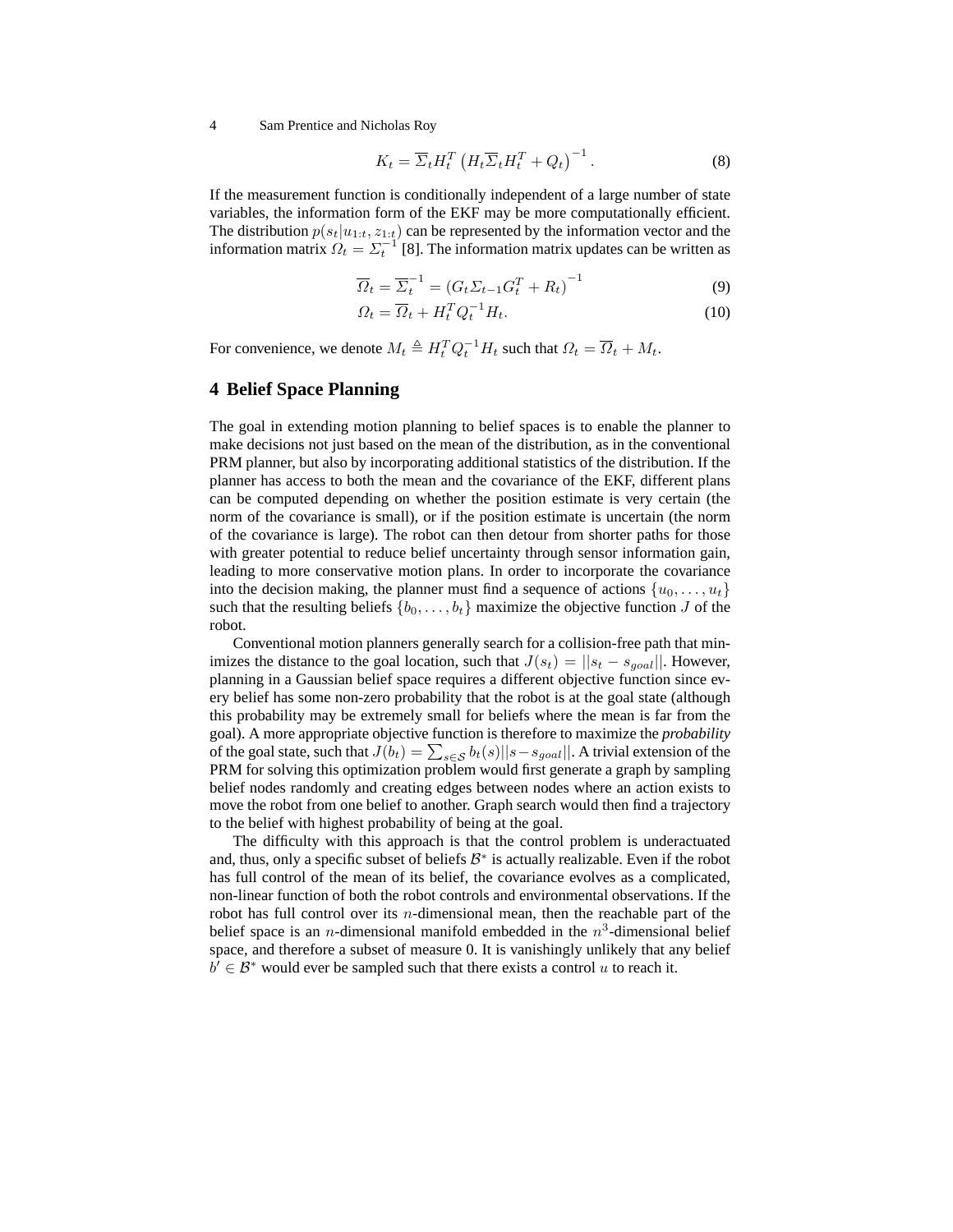A different approach must therefore be used for building the belief graph. Since the robot does have control authority over its mean, it is possible to sample mean components of the belief, then *predict* the corresponding covariance components. Let us sample a set of mean poses  $\{\mu_i\}$  from  $C_{free}$  as the nodes in the PRM graph. We add an edge  $e_{ij}$  between pairs  $(\mu_i, \mu_j)$  if a sequence of controls  $u_{ij} = \{u_{t_i}, \ldots, u_{t_j}\}$ exists to move along the straight line between  $\mu_i$  and  $\mu_j$  without collision. We then perform search in the graph to find a sequence of controls starting from the initial belief  $b_0$  such that the posterior covariance at the end of the sequence is minimized, computing this posterior covariance using equations (5) and (7). For each step along the edge  $e_{ij}$ , the  $G_t$ ,  $R_t$  and  $M_t$  matrices are computed using the appropriate models.

## **5 Linearizing Belief Space Planning**

A major computational bottleneck with the planning algorithm described above is that standard search optimization techniques cannot be used, such as re-using portions of previous solutions. While the EKF is an efficient model for tracking the probability distribution of both linear and well-behaved non-linear systems, the update steps in the filtering process itself are non-linear. In particular, any trajectory optimization that depends on the covariance requires solving the following Riccati equation (from equations 5 and 7):

$$
\Sigma_t = (G_t \Sigma_{t-1} G_t^T + R_t) - (G_t \Sigma_{t-1} G_t^T + R_t) H_t^T (H_t (G_t \Sigma_{t-1} G_t^T + R_t) H_t^T + Q_t)^{-1} H_t (G_t \Sigma_{t-1} G_t^T + R_t).
$$

As a result, if the intial conditions or the trajectory itself are modified in any way, the covariance must be recomputed from scratch. If the planner computes a predicted posterior state ( $\mu_t$ ,  $\Sigma_t$ ) from an initial distribution ( $\mu_0$ ,  $\Sigma_0$ ) and a predicted sequence of actions and observations using a set of  $t$  EKF updates, the non-linearity prevents us from computing a new posterior state  $(\mu_t', \Sigma_t')$  from a different set of initial conditions  $(\mu'_0, \Sigma'_0)$ , except by repeating the entire sequence of t EKF updates. This is *not* the case for the mean  $\mu_t$  for most real-world systems; for a sequence of controls  $\{u_0, \ldots, u_t\}$ , under some reasonably mild assumptions, once  $\mu_t$  is calculated from  $\mu_0$ , a new  $\mu'_t$  can be calculated in a single step from a different  $\mu'_0$ . The EKF update of the mean becomes linear during predictive planning when the measurement  $z_t$  is assumed to be the maximum likelihood observation  $z_t = H_t \overline{\mu}_t$ , which simplifies equation 6 to  $\mu_t = \overline{\mu}_t$ .

For a trajectory formed from a sequence of k graph edges each of length  $l, \mathcal{O}(kl)$ EKF process and measurement updates are required. The asymptotic complexity of the overall problem is  $O(l b^d)$  for a search depth of d edges in the graph with a branching factor of b; the computational cost of the specific EKF updates along each edge may seem negligible as a constant multiplier of the exponential growth, but this term has a significant effect on the overall time to plan. However, if the covariance is factored appropriately, we can show that the EKF update equations for each factor separately are in fact linear. Along with other benefits, the linearity will allow us to combine multiple EKF updates into a single transfer function,  $\zeta_{ij}$ , associated with each edge  $e_{ij}$ , to efficiently predict the posterior filter state from a sequence of controls and measurements in a single step. Although initial construction of the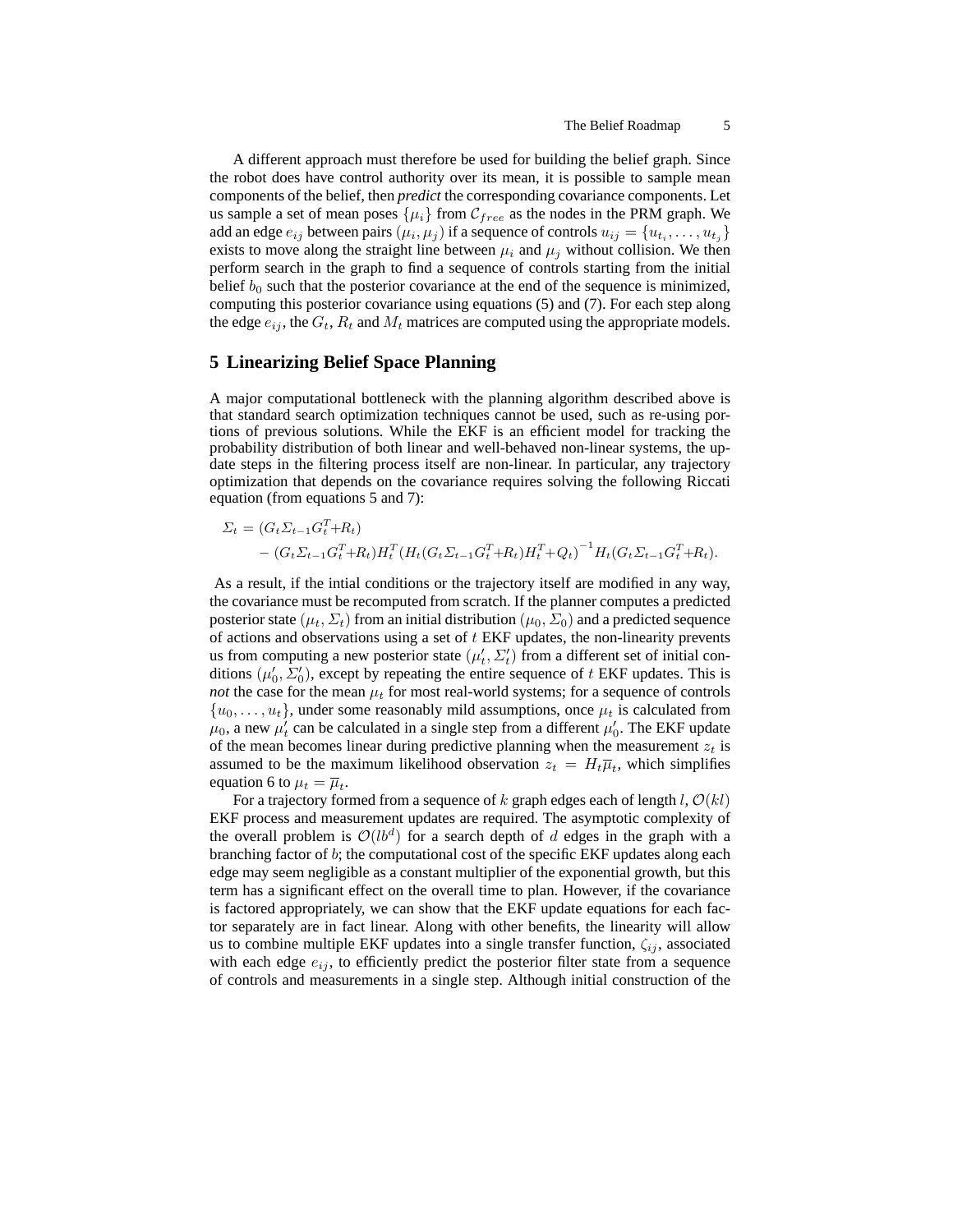graph and transfer functions requires a cost of  $O(l)$  per edge, this construction cost can be amortized, leading to a planning complexity of  $\mathcal{O}(b^d)$ , equivalent to the fullyobservable case.

### **5.1 Linear Covariance Updates**

To show the linearization of the EKF covariance update, we rely on previous results from linear filtering theory and optimal control [5] to make use of the following matrix inversion lemma:

#### **Lemma 1.**

$$
(A + BC^{-1})^{-1} = (ACC^{-1} + BC^{-1})^{-1} = C(AC + B)^{-1}
$$
 (11)

**Theorem 1.** *The covariance can be factored as*  $\Sigma = BC^{-1}$ , *where the combined EKF process and measurement update gives*  $B_t$  *and*  $C_t$  *as linear functions of*  $B_{t-1}$ *and*  $C_{t-1}$ *.* 

*Proof.* We proceed by proof by induction.

*Base case:* We can show the theorem to be trivially true, as

$$
\Sigma_0 = B_0 C_0^{-1} = \Sigma_0 I^{-1}.
$$
\n(12)

*Induction step:*

Given: 
$$
\Sigma_{t-1} = B_{t-1} C_{t-1}^{-1}
$$
 (13)

From equation (5), 
$$
\overline{\Sigma}_t = G_t B_{t-1} C_{t-1}^{-1} G_t^T + R_t
$$
  
\n
$$
\overline{\Sigma}_t = (G_t B_{t-1}) (G_t^{-T} C_{t-1})^{-1} + R_t
$$
\nFrom lemma 1,  $\overline{\Sigma}_t = ((G_t^{-T} C_{t-1}) (G_t B_{t-1} + R_t (G_t^{-T} C_{t-1}))^{-1})^{-1}$ 

$$
\overline{\Sigma}_t = \left(\overline{D}_t \overline{E}_t^{-1}\right)^{-1} \tag{15}
$$

$$
\Rightarrow \overline{\Sigma}_t = \overline{E}_t \overline{D}_t^{-1}, \tag{16}
$$

where  $\overline{D}_t = G_t^{-T} C_{t-1}$  and  $\overline{E}_t = G_t B_{t-1} + R_t (G_t^{-T} C_{t-1})$ . As a result, we can see that the process update preserves the factored form of  $\Sigma$ . Similarly, if we start with the information form for the covariance update,

From equation (10), 
$$
\Sigma_t = (\overline{\Sigma}_t^{-1} + H_t^T Q_t^{-1} H_t^T)^{-1}
$$
 (17)

Substituting in 
$$
M_t
$$
 and equation (16),  $\Sigma_t = (\overline{D}_t \overline{E}_t^{-1} + M_t)^{-1}$  (18)

Again from lemma 1, 
$$
\Sigma_t = \overline{E}_t (\overline{D}_t + M_t \overline{E}_t)^{-1}
$$
 (19)

$$
\Rightarrow \Sigma_t = B_t C_t^{-1},\tag{20}
$$

where  $B_t = \overline{E}_t$  and  $C_t = \overline{D}_t + M_t \overline{E}_t$ . If we collect terms, we see that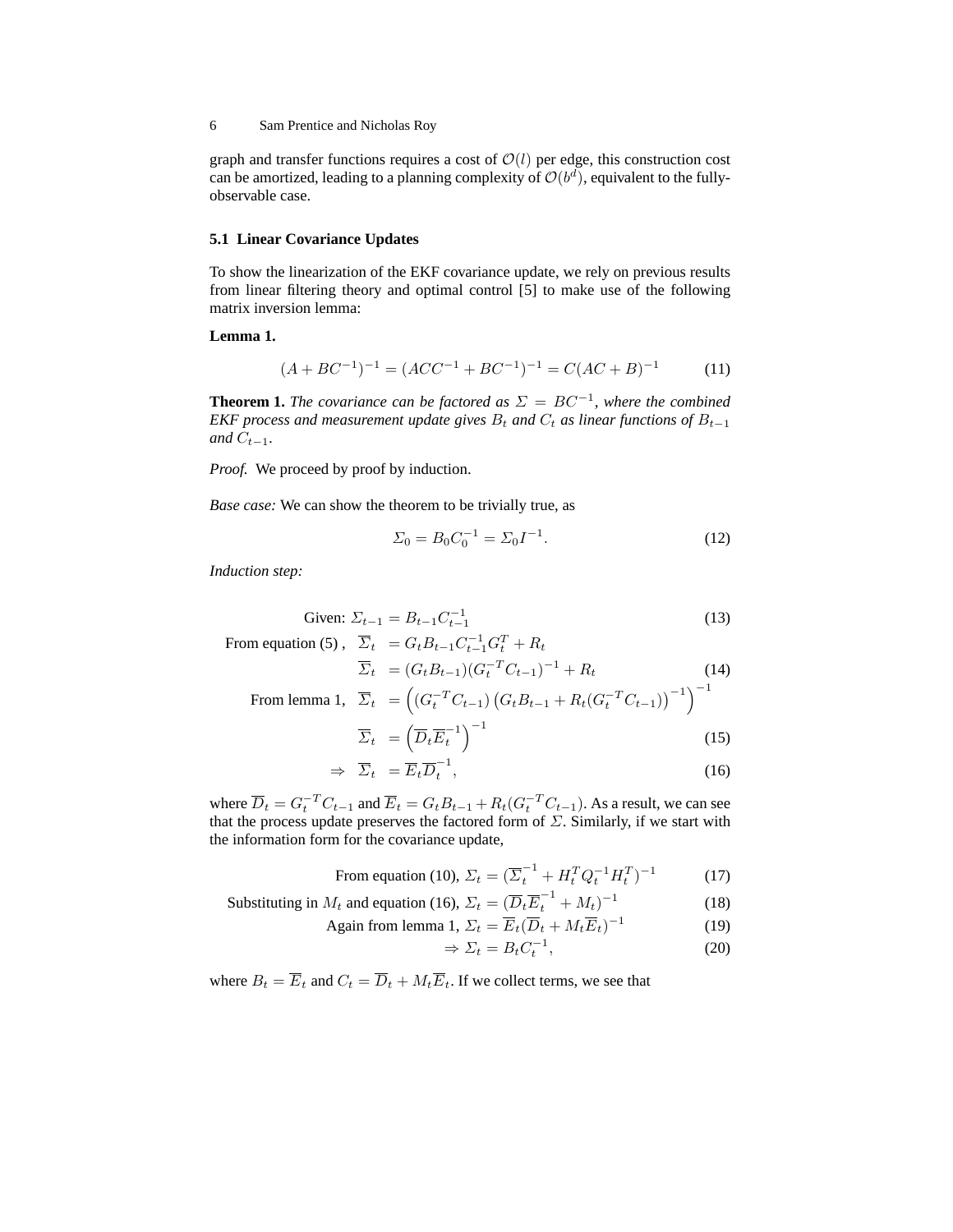| Algorithm 1 The Belief Roadmap Build Process. |  |  |  |  |  |
|-----------------------------------------------|--|--|--|--|--|
|-----------------------------------------------|--|--|--|--|--|

#### **Require:** Map C over mean robot poses

- 1: Sample mean poses  $\{\mu_i\}$  from  $C_{free}$  using a standard PRM sampling strategy to build belief graph node set  $\{n_i\}$  such that  $n_i = \{\mu = \mu_i\}$
- 2: Create edge set  ${e_{ij}}$  between nodes  $(n_i, n_j)$  if the straight-line path between  $(n_i[\mu], n_j[\mu])$  is collision-free
- 3: Build one-step transfer functions  $\{\zeta_{ij}\}\ \forall\ e_{ij} \in \{e_{ij}\}\$
- 4: **return** Belief graph  $G = \{\{n_i\}, \{e_{ij}\}, \{\zeta_{ij}\}\}\$

$$
B_t = \overline{E}_t = G_t B_{t-1} + R_t (G_t^{-T} C_{t-1})
$$
\n(21)

and 
$$
C_t = \overline{D}_t + M_t \overline{E}_t = G_t^{-T} C_{t-1} + M_t (G_t B_{t-1} + R_t (G_t^{-T} C_{t-1})).
$$
 (22)

In both cases,  $B_t$  and  $C_t$  are linear functions of  $B_{t-1}$  and  $C_{t-1}$ .

Collecting terms again, we can re-write equations (21) and (22), such that

$$
\Psi_t = \begin{bmatrix} B \\ C \end{bmatrix}_t = \begin{bmatrix} W & X \\ Y & Z \end{bmatrix}_t \begin{bmatrix} B \\ C \end{bmatrix}_{t-1}
$$
\n(23)

$$
= \begin{bmatrix} 0 & I \\ I & M \end{bmatrix}_t \begin{bmatrix} 0 & G^{-T} \\ G & RG^{-T} \end{bmatrix}_t \begin{bmatrix} B \\ C \end{bmatrix}_{t-1}, \tag{24}
$$

where  $\Psi_t$  is the stacked block matrix  $\begin{bmatrix} B \\ C \end{bmatrix}_t$  consisting of the covariance factors and  $\zeta_t = \begin{bmatrix} W & X \\ Y & Z \end{bmatrix}_t$  is the one-step transfer function for the covariance factors.

#### **5.2 The Belief Roadmap Algorithm**

The belief space planning algorithm is therefore a two stage process. First, mean positions of the robot are sampled, as in the Probabilistic Roadmap algorithm, and edges between visible graph nodes are added. The corresponding process and measurement Jacobians are calculated along each edge and assembled via matrix multiplication into a one-step transfer function for the covariance,  $\zeta_{ij}$ , according to equation (24). Each  $\zeta_{ij}$  now allows us to compute the posterior covariance  $\Sigma_j$  that results at node j by starting at node i with covariance  $\Sigma_i$ , moving along edge  $e_{ij}$  and performing an EKF update for each observation received along that path.

In the second stage, a standard search algorithm is used to compute the sequence of edges through the graph, starting at  $b_0$ , that maximizes the probability of being at the goal (or, equivalently, results in minimal belief covariance at the goal). We call this algorithm the *Belief Roadmap* (BRM) planner. The build and search phases of the BRM planner are shown in Algorithms 1 and 2, respectively.

There are several issues that for reasons of space we will only address briefly. Firstly, note that this must be a forward search process; the terminal node of this path cannot be determined *a priori*, as the covariance (and hence  $b_t(s_{goal})$ ) depends on the specific path.

Secondly, the BRM search process in Algorithm 2 assumes a queue function that orders the expansion of  $(\mu, \Sigma)$  nodes. Breadth-first search sorts the nodes in a firstin, first-out order. More intelligent search processes rely on an  $A^*$  heuristic to find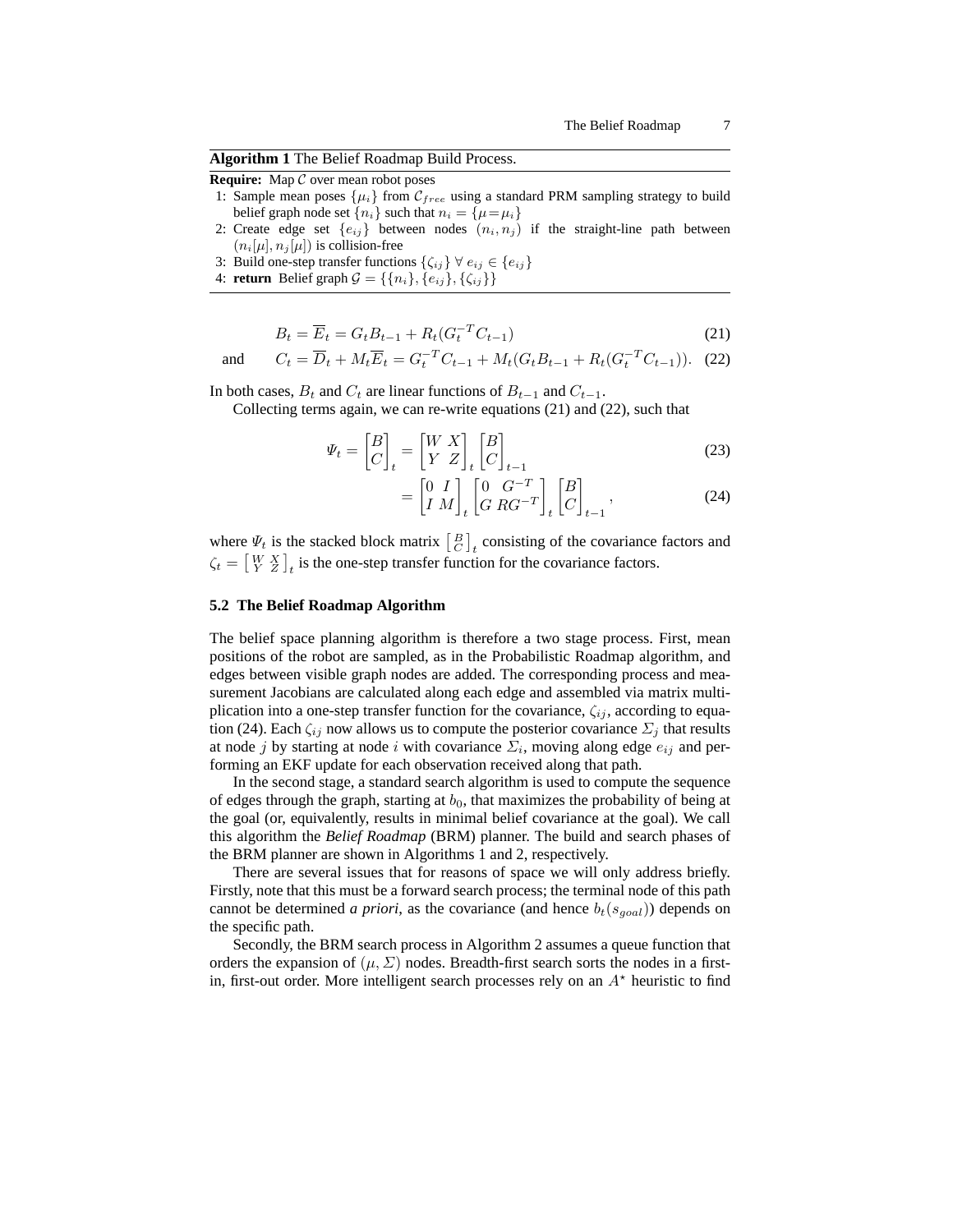**Algorithm 2** The Belief Roadmap Search Process.

**Require:** Start belief  $(\mu_0, \Sigma_0)$ , goal location  $\mu_{goal}$  and belief graph  $\mathcal G$ 

1: Append G with nodes  $\{n_0, n_{goal}\}$ , edges  $\{\{e_{0,j}\}, \{e_{i,goal}\}\}$ , and one-step transfer functions  $\{\{\zeta_{0,j}\},\{\zeta_{i,goal}\}\}\$ 

2: Augment node structure with best path  $p=\emptyset$  and covariance  $\Sigma=\emptyset$ , such that  $n_i=\{\mu, \Sigma, p\}$ 

3: Create search queue with initial position and covariance  $Q \leftarrow n_0 = {\mu_0, \Sigma_0, \emptyset}$ 

```
4: while Q is not empty do
 5: Pop n \leftarrow Q6: if n = n_{goal} then
 7: Continue
 8: end if
 9: for all n' such that \exists e_{n,n'} and not n' \ni n[p] do
10: Compute one-step update \Psi' = \zeta_{n,n'} \cdot \Psi, where \Psi = \begin{bmatrix} n[\Sigma] \\ I \end{bmatrix}11:\text{\textit{'}} \leftarrow {\textit{ \Psi}}_{11}' \cdot {\textit{ \Psi}}_{21}'{}^{-1}12: if tr(\Sigma') < tr(n'[\Sigma]) then
13:\hat{C} \leftarrow \{n'[\mu], \Sigma', n[p] \cup \{n'\}\}14: Push n' \rightarrow Q15: end if
16: end for
17: end while
18: return n_{goal}[p]
```
the goal state faster; however, good  $A^*$  heuristics for planning in belief space are a topic for future work. For the results given in this paper, we used exclusively breadthfirst search for both shortest-path (PRM) and belief-space (BRM) planning problems. Additionally, considerable work has been devoted to finding good sampling strategies in fully-observable motion planing problems. For the results in this paper, we used the same medial-axis sampling strategy for both the shortest-path (PRM) and belief-space (BRM) planning problems. However, it is likely that better belief-space planning would result from sampling strategies that are aware of the sensor model. Similarly, a sampling stategy that incorporates the cost function would also lead to improved planning, especially for cost functions that are not solely a function of the distribution over the goal state. By iteratively computing expected costs and resampling the roadmap, an upper-bound on the expected cost of the entire computed plan can be achieved. The exact algorithm for iteratively planning-resampling is outside the scope of this paper.

Thirdly, note in Algorithm 2 that we only expand nodes where the search process has not already found a posterior covariance  $n'[\Sigma]$  such that some measure of uncertainty such as the trace or determinant is less than the measure of the new posterior covariance  $\Sigma'$ . It is also assumed that a node  $n'$  replaces any current queue member  $n'$  when pushed onto the queue.

Finally, the BRM search process can be adapted to optimize different objective functions. One alternative minimizes the maximum covariance encountered along the entire path, rather than at the goal location. This is implemented by augmenting the node structure (in line 2) with the maximum covariance  $\Sigma_{max}^p$  along path  $n[p]$ , such that  $n_i = {\mu, \Sigma, p, \Sigma_{max}^p = \infty}$ . The decision-making step in lines 12-13 is then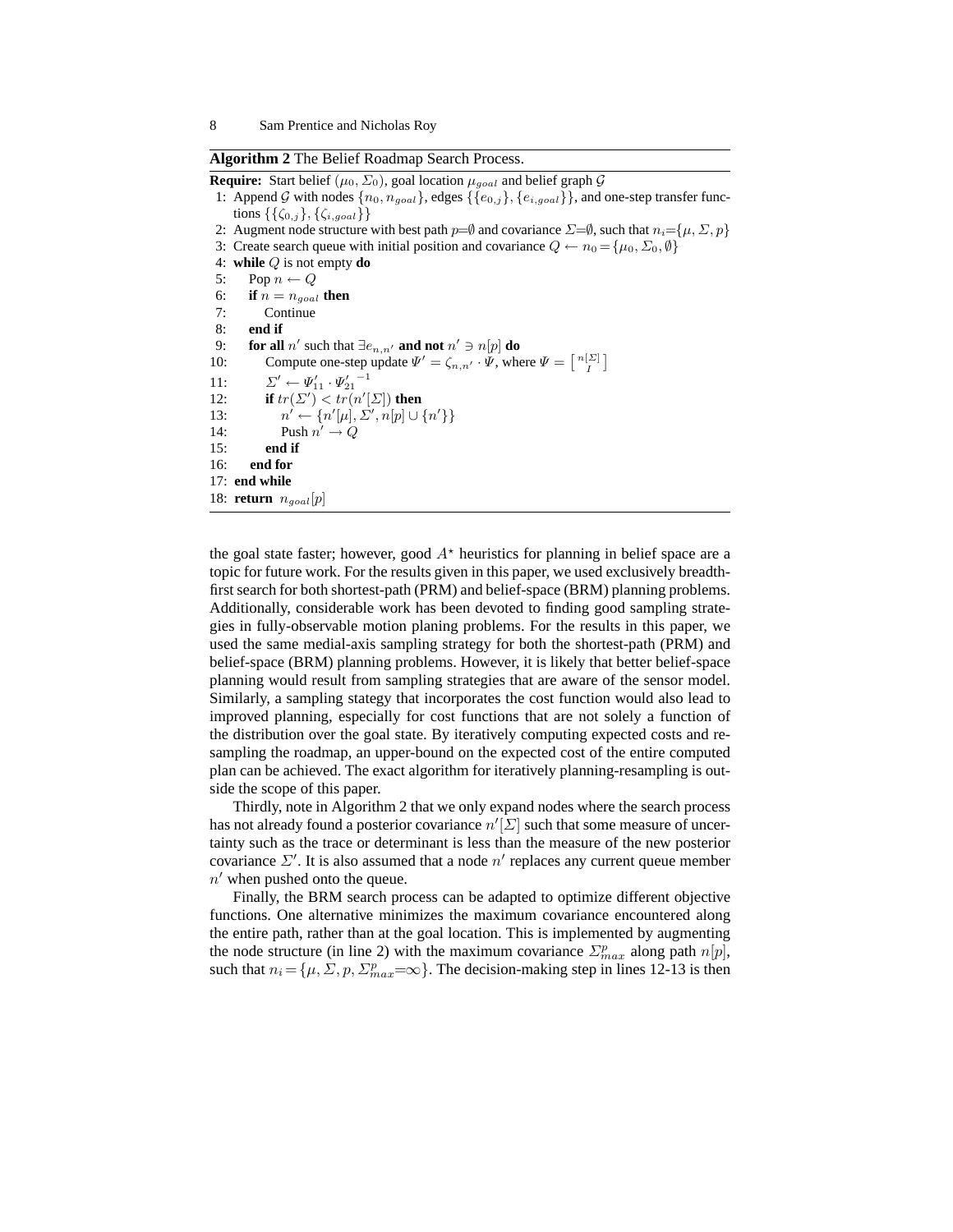

**Figure 1.** Experimental Setup. Range sensor locations (shown as blue circles) were sampled along randomized trajectories between a start and goal location. The solid and dashed line show the plans generated by the BRM and shortest path algorithms, respectively, with green ellipses indicating the covariances  $\Sigma$  along each trajectory. This experimental design tests the ability of the BRM to find paths with greater potential information gain to stay well-localized during execution.

replaced as follows:

$$
\begin{aligned} \text{if } & \max(tr(\varSigma'), tr(n[\varSigma_{max}^p])) < tr(n'[\varSigma_{max}^p]) \text{ then}\\ & n' \leftarrow \{n'[\mu], \varSigma', n[p] \cup \{n'\}, max(\varSigma', n[\varSigma_{max}^p])\}. \end{aligned}
$$

## **6 Experimental Results**

In order to evaluate the BRM algorithm, we performed a series of evaluations on a small planning domain in simulation. The testing consisted of two objectives: (1) to evaluate the quality of plans produced by the BRM algorithm in terms of uncertainty reduction; and (2), to assess the computational advantage of employing the linearized EKF covariance update during the search process.

The experimental setup consisted of small-sized maps with randomly placed ranging beacons using a generalized range sensor model (which, in practice, could be implemented as GPS or RF range sensors). The range measurement was modelled as the Euclidean distance,  $d$ , between the mobile robot and each visible sensor, with additive, distance-varying Gaussian bias and random error components,  $\mathcal{N}(\mu_{bias}(d), \sigma_{bias}(d)^2).$ 

The environment was assumed to be free of obstacles to avoid experimental bias resulting from artifacts in sensor measurements and random trajectory graph generation in environments with varying contours.

#### *Localization Performance:*

In the first set of analyses, we compared the quality of paths produced using the BRM algorithm to those resulting from a shortest path search. In each test iteration, sensor locations were sampled along randomized trajectories between a start and goal location in an environment with  $100m$  sides, as shown in Figure 1. This experimental setup tests the ability of the BRM to detour from shorter paths for those with lower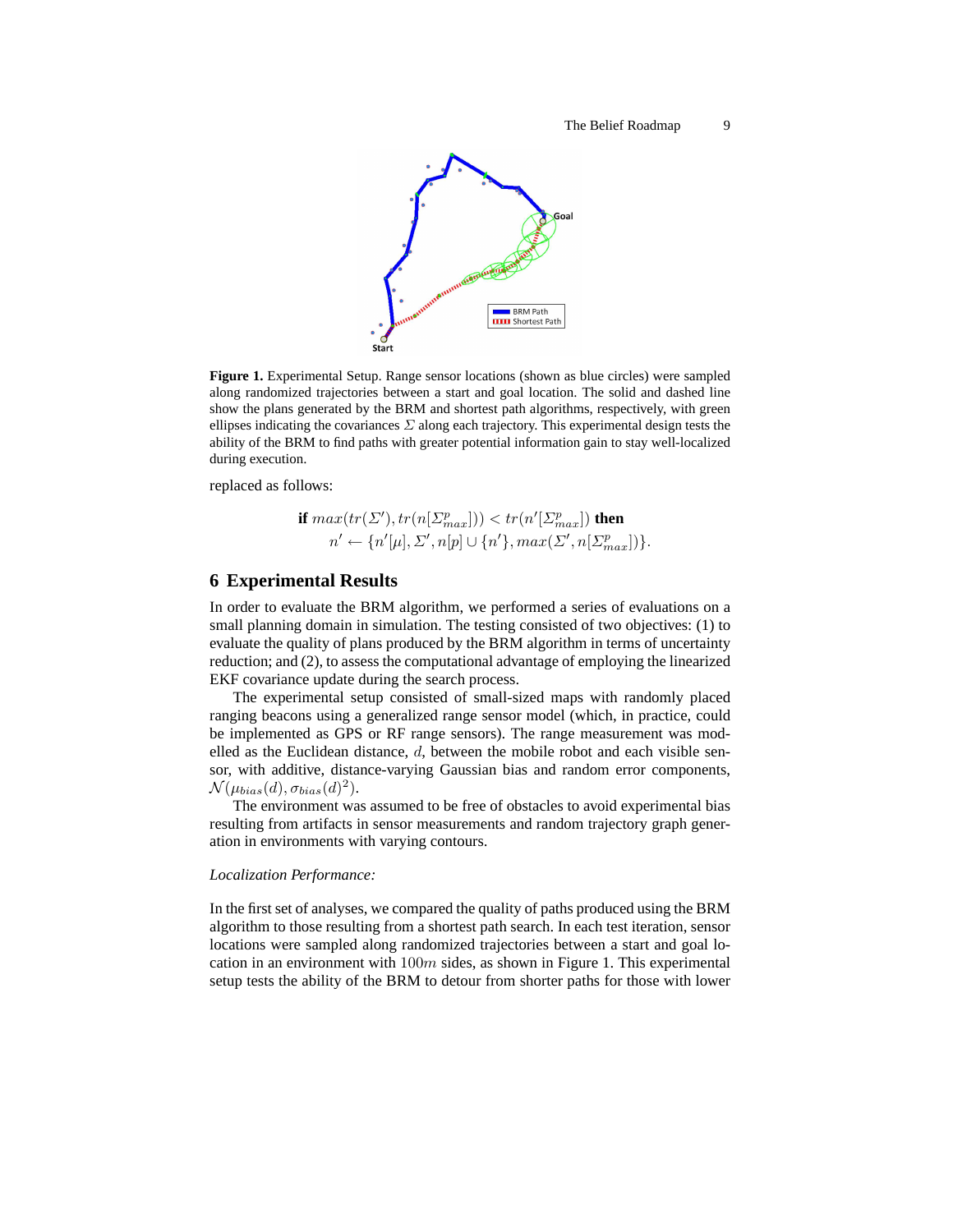

**Figure 2.** In these figures we characterized the positional accuracy of the robot for each planner as a function of the sensor noise and sensor range. (a) Accuracy vs. Sensor Noise. The positional accuracy of the shortest path algorithm suffered with increased noise. The positional accuracy of the BRM increased slightly but not substantially with noise. (b) Accuracy vs. Range. The positional accuracy of the shortest path algorithm increased with sensor range as the agent had more ranges for localization. Even with very short range, the BRM algorithm was able to find paths that maintained relatively good localization.

expected uncertainty. We tested the quality of paths computed by the BRM and shortest path planning algorithms by evaluating the average position error obtained at the goal location after executing the prescribed path.

We performed two analyses to demonstrate that the BRM provided more accurate localization; we artificially varied the random noise of the range beacons, and we artificially limited the range of the beacons by discarding measurements beyond a maximum range. In Figure 2(a), we see the performance of the two planning algorithms under conditions of varying noise. As the sensor noise increases, both algorithms have worsened positional accuracy at the goal, but the shortest path algorithm degrades more quickly. In Figure 2(b), we see that with a small maximum sensor range, the BRM is able to find trajectories in close proximity to sensors, yielding a reasonable level of positional accuracy. As maximum sensor range increases, trajectories farther from sensors provide sufficient information for localization and the positional errors in both planners converge to similar values.

#### *Algorithmic Performance:*

Secondly, we assessed the speed improvement of utilizing the linearized EKF covariance update during planning. We compared the time required by the planning search process when using the one-step linearized EKF covariance update to that of the standard EKF covariance updates. Planning experiments were performed using randomized sensor locations in maps of varying size  $(30-100m)$  per side). To reduce variability in the speed comparison results, the number of sensors was held constant throughout the experiments and the number of nodes was sampled randomly in proportion to the area of the environment to maintain consistent trajectory lengths.

Figure 3(a) shows the relative search times with respect to the depth of the search tree in the corresponding trajectory graph. The BRM maintains a consistent improve-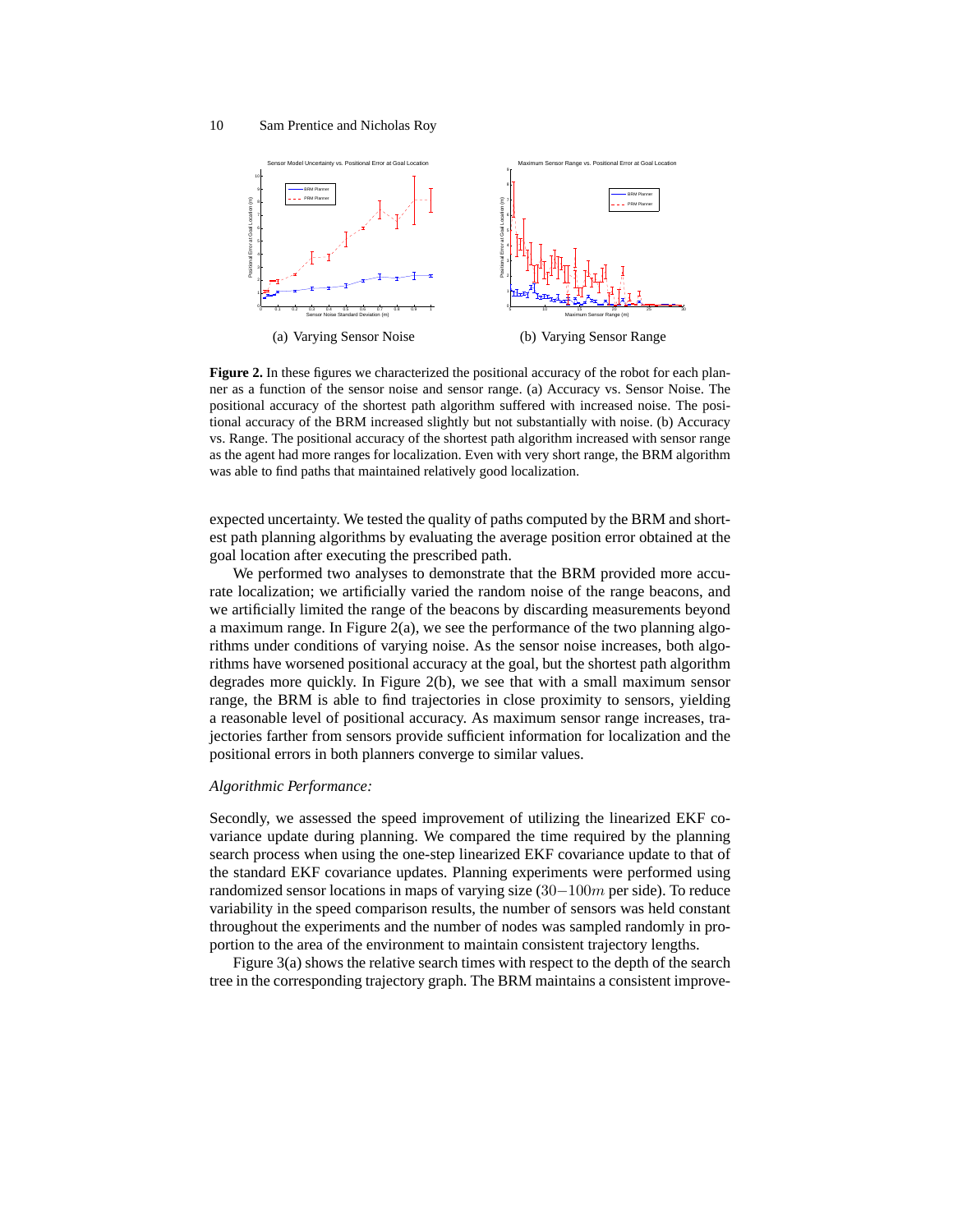

**Figure 3.** Algorithmic Performance. (a) Time to Plan vs. Tree Depth (b) Time to Plan vs. Path Length. Note that these graphs are semi-log graphs, indicating two orders of magnitude increase in speed.

ment by over two orders of magnitude, with search costs scaling logarithmically with increasing tree depth. Similar results are obtained when comparing the search times with respect to the length of the resulting path, shown in Figure 3(b), reiterating the significant scalable improvement of the one-step update. The one-step covariance update presents a consistent speedup and scales with the size of the trajectory graph, making planning in belief space with the BRM computationally tractable.

Note that to construct update matrices for each trajectory in the graph, the onestep linearized search incurs a one-time build cost comparable to the cost of *one* path search using the standard covariance model. However, this cost is amortized; the BRM reuses this graph to enable efficient search in replanning.

#### *Example trajectories:*

Finally, Figure 4 shows example trajectories for a very large planning problem. The robot must navigate across the MIT campus from the bottom right corner to the top left corner. Scattered throughout the environment are ranging beacons with known position, shown as the small blue circles. The robot can localize itself according to the ranges, but the ranging accuracy varies across campus according to the proximity and density of the beacons. The robot is also constrained to the outside paths (and cannot short-cut through buildings, the light-grey blocks). The shortest path planner shown in Figure  $4(a)$  finds a direct route (the solid blue line) but the positional uncertainty grows quite large, shown by the green uncertainty ellipses. In contrast, the BRM algorithm finds a path that stays well-localized by finding areas with a high sensor density. The uncertainty ellipses are too small to be seen for this trajectory.

## **7 Conclusion**

In this paper, we have addressed the problem of planning in belief space for linear-Gaussian POMDPs, where the belief is tracked using Kalman-filter style estimators. We have shown that the computational cost of EKF predictions during planning can be reduced by factoring the covariance matrix and combining multiple EKF update